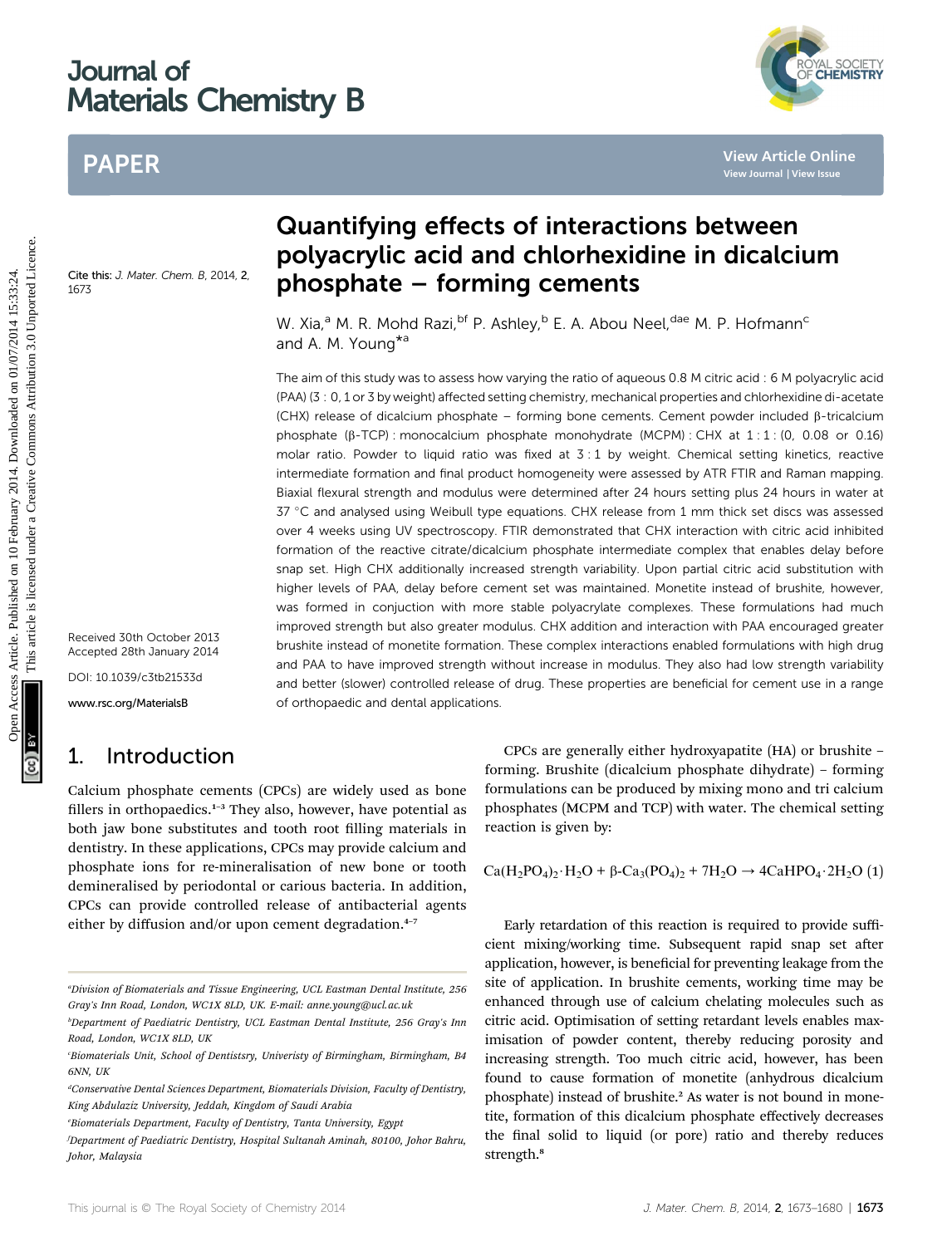Despite significant improvement in optimised CPC cement compressive strengths in the past 10 years, relatively few studies have considered tensile or flexural properties. The low values observed for these strengths, however, prevent CPC use in many higher load bearing applications.<sup>9</sup> Moreover, increase in strength is generally associated with a rise in modulus, brittle fracture and poor resilience.<sup>10</sup> With brittle CPCs the range of strengths for a given formulation can also be wide.

Many studies have considered release of antibiotics from CPCs. Antibiotic resistance, however, is of growing concern particularly in dental applications. The antibacterial chlorhexidine diacetate  $[(CH_2)_3NH(C(=NH)NH)_2C_6H_4Cl]_2.2CH_3COOH$ (CHX) has minimum inhibitory concentrations for many bacteria that are comparable with antibiotics but the reported bacterial resistance is lower. $11,12$  It is widely used in dentistry for plaque control. Commercial examples in which it is employed include Corsodyl™ and PerioChip®.13,14 Release of chlorhexidine from brushite cement has previously been investigated.<sup>5</sup> Chlorhexidine and other drug release from CPCs, however, can be too rapid for prolonged benefit.<sup>14</sup> Antibiotics can additionally affect setting and mechanical properties.<sup>4</sup>–<sup>7</sup> Chlorhexidine was previously found to have only minor effects on brushite setting kinetics but its effects on mechanical properties were not reported.<sup>5</sup> Journal of Muterials Chemistry 8<br>
Despite significant imputes articles. The compression the published on the compression of the compression of the compression of the compression of the common access Capacitation and the c

Polyacrylic acid (PAA) has been used in various implantable cements for over 50 years. It is a main component of commercial glass ionomer cements employed for both tooth and bone repair.15,16 Early CPC studies demonstrated that PAA can interact with antibiotic gentamicin and slow its release from brushite cements.<sup>7</sup> PAA has also been shown to enhance the strength of CPC.<sup>17</sup> The aim of this new study is therefore to address how citric acid replacement by PAA affects setting kinetics, final chemistry, flexural strength and CHX release of a TCP/MCPM cement. It will also cover, if PAA can increase cement flexural strength without enhancing modulus or causing a broadening of strength values.

### 2. Materials and methods

Cements were prepared using aqueous polyacrylic and/or citric acid, mono and tricalcium phosphate and chlorhexidine diacetate powder. FTIR and Raman spectroscopy were used to assess setting kinetics and final composition of set cements respectively. Biaxial flexural strength and modulus were assessed

through two-parameter Weibull distribution analysis. CHX release profiles in water were also determined.

#### 2.1 Materials

b-Tricalcium phosphate (TCP) was prepared as previously described<sup>18,19</sup> (median particle size of 11 micron). Monocalcium phosphate monohydrate (MCPM) powder (Rhodia, Birmingham, UK) (particle size 62  $\mu$ m<sup>20</sup>), chlorhexidine diacetate salt hydrate (CHX) and citric acid powders (ACS grade Sigma-Aldrich, UK) were employed. 0.8 M ( $\sim$ 15 wt%) aqueous citric acid solution (CA) was prepared. 6 M  $(\sim 43 \text{ wt})$  aqueous polyacrylic acid (PAA) solution was obtained from GC America Inc (Fuji IX liquid). MALDI-TOF mass spectrometry indicated a number average PAA molecular weight of  $\sim$ 2100 g mol<sup>-1</sup>.

#### 2.2 Cement and disc preparation

Fluid pastes were obtained by mixing powder : liquid in a weight ratio of 3 : 1. Powders contained molar ratios of MCPM : TCP : CHX of 1 : 1 : (0, 0.08 or 0.16). The higher level of CHX is the maximum that previous studies showed can be included in a basic brushite cement without significantly increasing reaction rate.<sup>5</sup> Liquids consisted of  $0.8$  M CA : 6 M PAA in weight ratios 3 : (0, 1 or 3). Formulations were coded as CxPy where x and y are approximate weight percentages of CHX  $(0, 6 \text{ or } 12 \text{ wt%)}$  and PAA  $(0, 3 \text{ and } 6 \text{ wt%)}$  in the cement (see Table 1).

For flexural testing and drug release studies, cement discs of 10 mm diameter and 1 mm thickness were prepared using metal rings as moulds. The samples were sealed in the rings using acetate sheet on both sides and left to fully set at  $37^{\circ}$ C for 24 hours before specimen removal.

### 2.3 Setting chemistry analysis using FTIR

Cement setting reactions were assessed using a Perkin Elmer Series 2000 FTIR spectrometer (Beaconsfield, UK). Approximately 0.35 g of each paste was placed on the diamond of a golden gate ATR attachment (Specac) at 37 °C. Cement spectra were generated between 700 and 4000  $\text{cm}^{-1}$  with a resolution of 8  $cm<sup>-1</sup>$ . These were collected every 6 s from within 30 s from the start of cement mixing for 1 hour and converted into profiles using Timebase software (Perkin Elmer).

| Table 1 Cement codes and compositions |                            |                            |                                   |                              |  |  |  |  |
|---------------------------------------|----------------------------|----------------------------|-----------------------------------|------------------------------|--|--|--|--|
| <b>MCPM</b><br>powder (g)             | $\beta$ -TCP<br>powder (g) | <b>CHX</b><br>powder $(g)$ | 800 mM citric<br>$\text{acid}(g)$ | <b>PAA</b><br>solution $(g)$ |  |  |  |  |
| 1.0                                   | 1.23                       | $\bf{0}$                   | 0.74                              | $\bf{0}$                     |  |  |  |  |
| 1.0                                   | 1.23                       | $\Omega$                   | 0.55                              | 0.19                         |  |  |  |  |
| 1.0                                   | 1.23                       | $\bf{0}$                   | 0.37                              | 0.37                         |  |  |  |  |
| 1.0                                   | 1.23                       | 0.2                        | 0.8                               | $\mathbf{0}$                 |  |  |  |  |
| 1.0                                   | 1.23                       | 0.2                        | 0.6                               | 0.2                          |  |  |  |  |
| 1.0                                   | 1.23                       | 0.2                        | $0.4\,$                           | $0.4\,$                      |  |  |  |  |
| 1.0                                   | 1.23                       | $0.4\,$                    | 0.88                              | $\mathbf{0}$                 |  |  |  |  |
| 1.0                                   | 1.23                       | $0.4\,$                    | 0.66                              | 0.22                         |  |  |  |  |
| 1.0                                   | 1.23                       | 0.4                        | 0.44                              | 0.44                         |  |  |  |  |
|                                       |                            |                            |                                   |                              |  |  |  |  |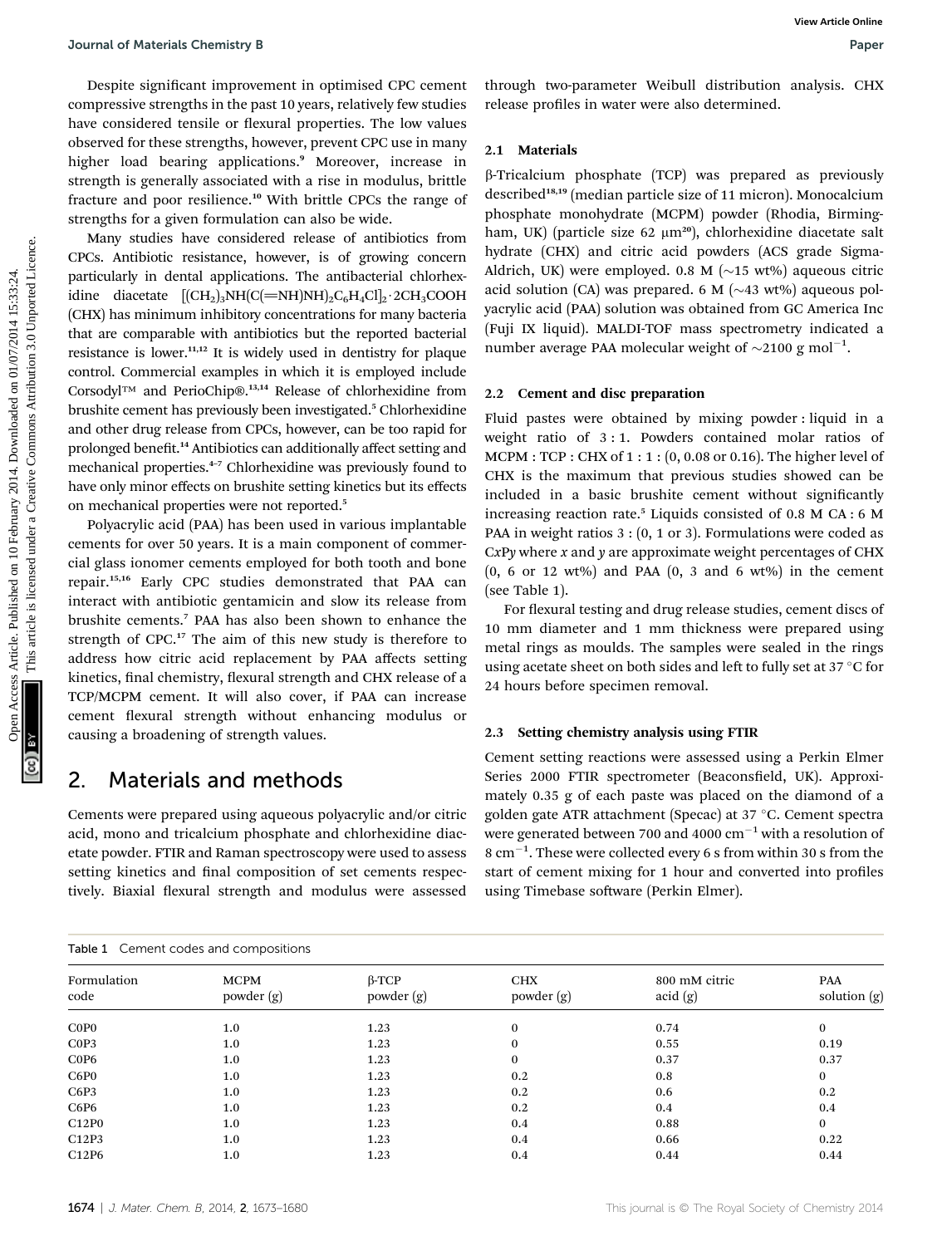Difference spectra were calculated by subtracting the first spectrum at 100 s from that at later times. These are characteristic for different chemical reactions and for a simple single reaction with no intermediate products are independent of time. Characteristic difference spectra for setting brushite and glass ionomer cements can be found in ref. 2 and 16 respectively. From absorbance profiles, absorbance change  $\Delta A$ , maximum absorbance change,  $\Delta A_{\text{max}}$ , and apparent fractional reaction extent,  $\zeta$  were calculated at various wavenumbers. These are defined by<sup>8</sup>

$$
\zeta = \frac{\Delta A}{\Delta A_{\text{max}}} = \frac{A_t - A_0}{A_f - A_0} \tag{2}
$$

 $A_0$ ,  $A_t$  and  $A_f$  are absorbance at time 0, t and finally.  $A_0$  and  $A_f$ were calculated by linear extrapolation of early absorbance versus time, or late absorbance versus inverse time, to zero. Additionally, the time for half reaction,  $t_{0.5}$  defined as the time at which reaction extent equalled 0.5, was calculated in seconds.

#### 2.4 Raman spectra of set cements

Cements set at  $37^{\circ}$ C were examined using Raman mapping. A LabRam spectrometer (Horiba Jobin Yvon, Stanmore, UK), equipped with a 633 nm laser, grating set at 1800,  $\times$  50 objective and wavenumber range of 700 to 1650  $cm^{-1}$  was used. For each specimen, spectra were obtained in 3 mapping areas. Each area was  $50 \times 50$  µm and spectra were obtained in 10 µm steps providing 25 spectra per area. Run time and number were selected to ensure sufficient peak intensity above background and noise. Peak assignments were achieved by comparison with spectra of pure β-TCP, MCPM, brushite, monetite, CHX and PAA and LabRam software (Horiba Jobin Yvon).<sup>5</sup> Ratios of different components in a set formulation were estimated from the number of spectra containing peaks for a given chemical divided by the total number of spectra generated. Paper<br>
Difference spectra were calculated by subtracting the first sixten article. The same of the same of the same of the same of the same of the same of the same of the same of the same of the same of the same of the sa

#### 2.5 Biaxial flexural properties

 $\sigma = \frac{P}{t^2}$ 

For strength and modulus studies, a "ball on ring" biaxial flexural test method was employed. Twenty discs for each formulation were prepared. Each disc was hydrated in 10 ml distilled water at 37  $\degree$ C for 24 hours before testing. Sample thickness  $t$ , was measured at three different points and averaged. Each sample was then placed on a knife edge ring support (radius  $a = 4$  mm) and loaded using a spherical tip in an Instron 4505 Universal Testing Machine. The strength and modulus were calculated using eqn  $(3)$  and  $(4)^{21}$ 

t

 $\left[ (1 + \nu) \left( 0.485 \ln \left( \frac{a}{t} \right) \right) \right]$ 

and

$$
E = \left[\frac{\mathrm{d}P}{\mathrm{d}\omega}\right] \left[\frac{0.5024a^2}{t^3}\right] \tag{4}
$$

 $\Big) + 0.52 + 0.48$ 

where  $\sigma$  – strength (MPa), P – force (N),  $\omega$  – central specimen displacement (mm),  $a$  – support radius (mm),  $t$  – thickness of the disc (mm),  $\nu$  – Poisson's ratio and was taken as 0.3,<sup>22,23</sup> E – modulus (GPa).

Strength and modulus distributions were fitted to a Weibull expression:<sup>24</sup>

$$
P_{\rm f} = 1 - \exp(-\sigma/\sigma_{\theta})^m \tag{5}
$$

where  $m$  – Weibull shape parameter,  $P_f$  – probability of fracture,  $\sigma$  – flexural strength or modulus of each specimen,  $\sigma_{\theta}$  – Weibull scale parameter.

When  $\sigma = \sigma_{\theta}$ ,  $P_f = 63.2\%$ .  $P_f$  was defined as  $(i - 0.5)/n$ , where  $n$  is the number of specimens and  $i$  is the rank of a specimen in a list when strength or modulus are ordered from lowest to highest values. Taking double logs of eqn (5) gives:

$$
\ln\ln[1/(1-P_f)] = m \ln \sigma - m \ln \sigma_\theta \tag{6}
$$

Weibull parameters and quality of fit were therefore calculated from the slope and intercept and  $R^2$  values of linear regression of the left hand side of eqn (6) plotted versus  $\ln \sigma$ . One-way analysis of variance (ANOVA) and  $t$ -test at a significance level of 95% were utilised to identify if properties were significantly different between formulations.

#### 2.6 Chlorhexidine release

To quantify CHX release, fully set discs (10 mm diameter and 1 mm thickness) of each composition  $(n = 3)$  were weighed and immersed in 10 ml of distilled water (at 37  $^{\circ}$ C) within sterile tubes. At time points of 1, 2, 4, 8, 24, 72, 168, 336 and 672 hours the specimens were removed and replaced in fresh distilled water. UV spectra of storage solutions were obtained between 200 and 400 nm using a Unicam UV 500 spectrometer (Thermo Spectronic, UK). These were compared with calibration graphs created in the same range for solutions of known concentration to ensure CHX was the only component causing absorbance. The CHX peak at 255 nm was then used to calculate the cumulative percentage release at a given time from each specimen.<sup>5</sup> Confidence interval at 95% for CHX release was calculated from standard deviation (SD) using

$$
CI = \frac{2SD}{\sqrt{n}}\tag{7}
$$

### 3. Results

(3)

#### 3.1 FTIR kinetic investigations: difference spectra

Example final FTIR difference spectra, obtained by subtracting the spectra at 100 s from those at 3600 s, are presented in Fig. 1. Their peaks and trough assignments are listed in Table 2. These were, for most samples, consistent with a brushite (dicalcium phosphate dihydrate, DCPD) cement reaction. Brushite cement difference spectra have peaks due to both dicalcium phosphate formation (DCP) (between 800 and 1200  $\text{cm}^{-1}$ ) and water binding (1640 and 3300  $\text{cm}^{-1}$ ). The two exceptions were C0P3 and C0P6. Difference spectra of these two formulations had several peaks consistent with DCP formation but no water binding peaks or characteristic DCPD peak at 985  $cm^{-1}$ . This suggests monetite instead of brushite formation. These exceptions also gave broad difference spectra bands (840, 1380 and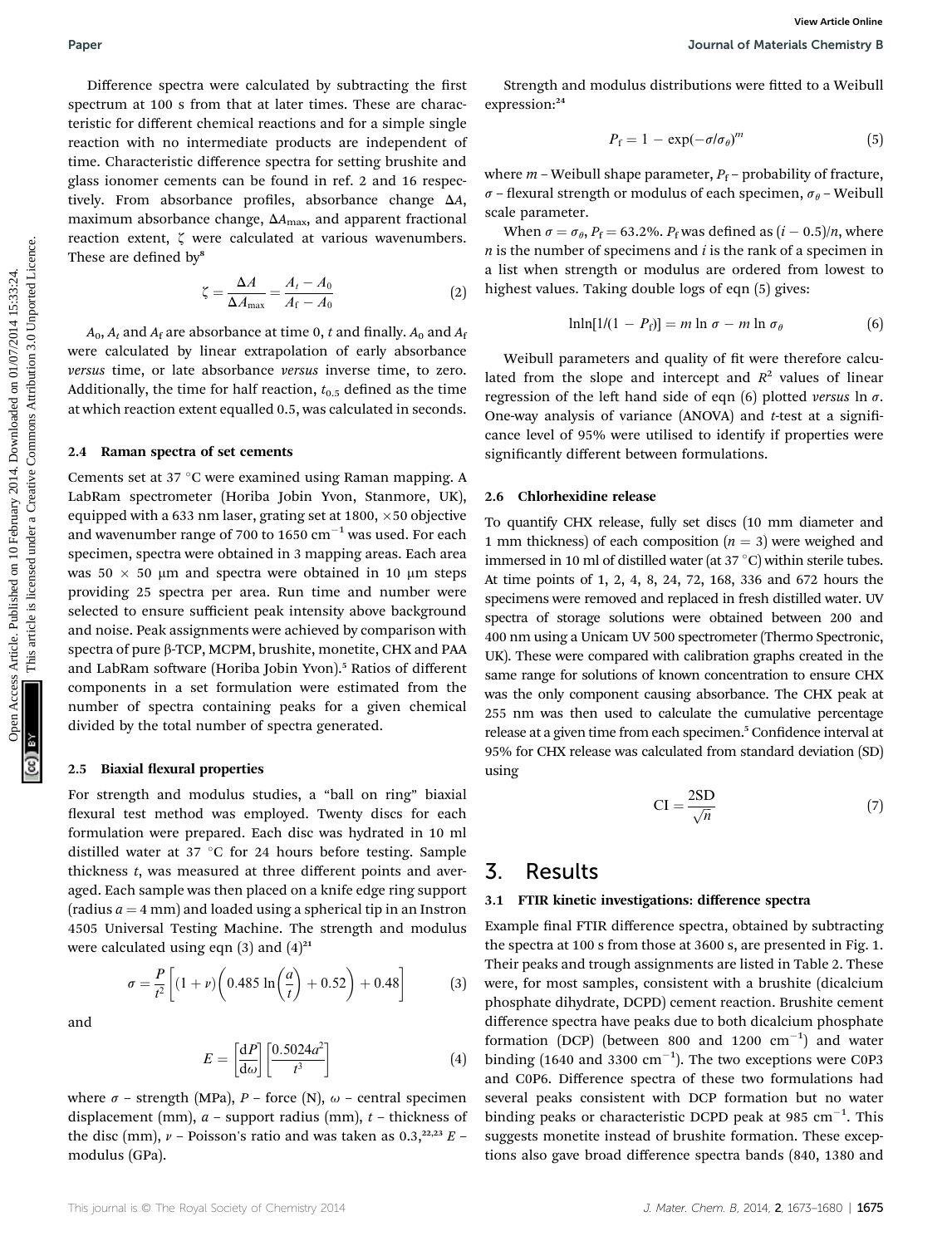

Fig. 1 Example FTIR difference spectra at 3600 s for cements setting at 37 °C.

Table 2 Assignment of FTIR difference spectra peaks and troughs

|                                                                                      | Journal of Materials Chemistry B                                            |                                                                                             |                           | View Article Online<br>Paper                                                                                                                                                                                                              |
|--------------------------------------------------------------------------------------|-----------------------------------------------------------------------------|---------------------------------------------------------------------------------------------|---------------------------|-------------------------------------------------------------------------------------------------------------------------------------------------------------------------------------------------------------------------------------------|
| 0.6<br>0.5<br>0.4<br>Absorbance change<br>0.3<br>0.2<br>0.1<br>$\mathbf 0$<br>$-0.1$ | <b>COPO</b><br>COP <sub>6</sub><br>C12P0<br>C12P6<br>$-0.1$<br>3800<br>3300 | 0.5<br>0.3<br>0.1<br>1200 1100 1000 900<br>800<br>2800<br>2300<br>1800<br>Wavenumber (cm-1) | 1300<br>800               | 1<br>980 cm-1<br>1050 cm-1<br>0.8<br>0.6<br><b>Mmax</b><br>0.4<br>0.2<br>6<br>$\mathsf{o}$<br>$\overline{\mathbf{3}}$<br>$\overline{\mathbf{3}}$<br>$\overline{\mathbf{3}}$<br>6<br>$\mathbf 0$<br>6<br>PAA<br>CHX<br>$\Omega$<br>12<br>6 |
| at $37^{\circ}$ C.                                                                   |                                                                             | Fig. 1 Example FTIR difference spectra at 3600 s for cements setting                        |                           | 1200<br>980 cm-1<br>b<br>1000<br>■ 1050cm-1                                                                                                                                                                                               |
| Wavenumber                                                                           |                                                                             | Table 2 Assignment of FTIR difference spectra peaks and troughs                             | Dominant                  | 800<br>600<br>10.5(s)<br>400<br>200                                                                                                                                                                                                       |
| $\rm (cm^{-1})$                                                                      | Peak/trough                                                                 | Dominant cause                                                                              | assignments               | PAA<br>$_{3}$<br>6<br>$\mathbf 0$<br>$\overline{3}$<br>6<br>$\mathsf{O}$<br>$\overline{\mathbf{3}}$<br>6<br>$\,$ 0                                                                                                                        |
| 3540                                                                                 | Peak<br>sharpening                                                          | Water binding in<br><b>DCPD</b>                                                             | O-H stretch               | CHX<br>12<br>6<br>$\Omega$                                                                                                                                                                                                                |
| 3480                                                                                 | Peak                                                                        | Water binding in                                                                            | O-H stretch               | Fig. 2 FTIR parameters obtained using profiles at 980 $cm^{-1}$ and<br>$1050 \text{ cm}^{-1}$ for cements with different PAA and CHX weight percent-                                                                                      |
| 3280                                                                                 | sharpening<br>Peak                                                          | <b>DCPD</b><br>Water binding in                                                             | O-H stretch               | ages (error bars indicate difference upon repetition). (a): Maximum<br>absorbance change, $\Delta A_{\text{max}}$ , (b): time for half maximum absorbance                                                                                 |
|                                                                                      | sharpening                                                                  | <b>DCPD</b>                                                                                 |                           | change, $t_{0.5}$ (s).                                                                                                                                                                                                                    |
| 3160                                                                                 | Peak<br>sharpening                                                          | Water binding in<br><b>DCPD</b>                                                             | O-H stretch               |                                                                                                                                                                                                                                           |
| 3000                                                                                 | Broad trough                                                                | Acid neutralisation                                                                         | O-H loss                  |                                                                                                                                                                                                                                           |
| 1650                                                                                 | Peak                                                                        | Water binding in                                                                            | O-H stretch               | these two wavenumbers but both declined upon increasing                                                                                                                                                                                   |
|                                                                                      | sharpening                                                                  | <b>DCPD</b>                                                                                 |                           | PAA. $\Delta A_{\text{max}}$ values for C0P3 and C0P6, however, were particu-                                                                                                                                                             |
| 1570                                                                                 | Broad band                                                                  | Citrate                                                                                     | Asymmetric COO<br>stretch | larly low. They were also anomalous in that the absorbance                                                                                                                                                                                |
| 1520                                                                                 | Broad band                                                                  | Polyacrylate                                                                                | Asymmetric COO<br>stretch | change at $1050 \text{ cm}^{-1}$ was approximately double that at<br>980 $\text{cm}^{-1}$ instead of comparable. This was consistent with                                                                                                 |
| 1440                                                                                 | Broad band                                                                  | Citrate                                                                                     | Symmetric COO<br>stretch  | formation of monetite instead of brushite.<br>Time for half reaction $t_{0.5}$ , calculated from profiles at                                                                                                                              |
| 1380                                                                                 | Broad band                                                                  | Polyacrylate                                                                                | Symmetric COO<br>stretch  | 1050 cm <sup>-1</sup> gave comparable results to those from 980 cm <sup>-1</sup>                                                                                                                                                          |
| 1250                                                                                 | Trough                                                                      | Acid neutralisation                                                                         | C-O stretch loss          | profiles (see Fig. 2b). Addition of CHX had negligible effect or                                                                                                                                                                          |
| 1230                                                                                 | Trough                                                                      | MCPM loss                                                                                   | P-O stretch loss          | time of half reaction when PAA was absent, but caused up to                                                                                                                                                                               |
| 1210                                                                                 | Sharp peak                                                                  | DCP                                                                                         | P-O stretch               | 30% reduction of $t_{0.5}$ when polymer was present. Moreover                                                                                                                                                                             |
| 1125                                                                                 | Sharp peak                                                                  | DCP                                                                                         | P-O stretch               | partial replacement of citric acid by a more concentrated PAA                                                                                                                                                                             |
| 1070                                                                                 | Sharp trough                                                                | MCPM loss                                                                                   | P-O stretch loss          | solution enabled retardation of the setting reaction to be                                                                                                                                                                                |
| 1055                                                                                 | Sharp peak                                                                  | <b>DCP</b>                                                                                  | P-O stretch               | maintained and in some cases (particularly C0P3, C0P6 and                                                                                                                                                                                 |
| 1010                                                                                 | Sharp trough                                                                | <b>TCP</b> loss                                                                             | P-O stretch loss          |                                                                                                                                                                                                                                           |
| 985                                                                                  | Sharp peak                                                                  | <b>DCPD</b>                                                                                 | P-O stretch               | C6P3) enhanced.                                                                                                                                                                                                                           |
| 960                                                                                  | Trough                                                                      | MCPM loss                                                                                   | P-O stretch               | Fig. 3a provides examples of reaction extent versus normal                                                                                                                                                                                |
| 880                                                                                  | Broad band                                                                  | Citrate                                                                                     | $_{\rm COO}$              | ised time. These show that with all formulations there was a                                                                                                                                                                              |
| 870                                                                                  | Sharp peak                                                                  | DCP                                                                                         | $P-O(H)$                  | delay before rapid reaction. Citric acid replacement by PAA had                                                                                                                                                                           |
| 840                                                                                  | Broad band                                                                  | Polyacrylate                                                                                | $_{\rm COO}$              | negligible effect on the shape of these profiles and the inhibi-                                                                                                                                                                          |
| 780                                                                                  | Broad band                                                                  | <b>DCPD</b>                                                                                 | Water libration           | tion, pouiod uses connective the belf the belf life. Addition of                                                                                                                                                                          |

 $1520 \text{ cm}^{-1}$ ) typically observed upon neutralisation of polyacrylic acid in a glass ionomer cement.

#### 3.2 FTIR kinetic investigations: absorbance profiles

 $\Delta A_{\text{max}}$  values calculated using absorbance changes at 1050 and 980  $\text{cm}^{-1}$  are provided for all formulations in Fig. 2a. Repetition indicated good reproducibility for all samples except C12P0. For most formulations,  $\Delta A_{\text{max}}$  values were roughly comparable at



Fig. 2 FTIR parameters obtained using profiles at 980  $cm^{-1}$  and  $1050$  cm<sup>-1</sup> for cements with different PAA and CHX weight percentages (error bars indicate difference upon repetition). (a): Maximum absorbance change,  $\Delta A_{\text{max}}$ , (b): time for half maximum absorbance change,  $t_{0.5}$  (s).

Fig. 3a provides examples of reaction extent versus normalised time. These show that with all formulations there was a delay before rapid reaction. Citric acid replacement by PAA had negligible effect on the shape of these profiles and the inhibition period was approximately half the half-life. Addition of CHX, however, could cause the reaction to be less sharp and the delay before reaction to be a smaller fraction of the reaction half-life.

For most samples, during early stages of the reaction a small temporary increase in absorbance at 1400  $\mathrm{cm}^{-1}$ , consistent with the formation of reactive intermediate citrate complexes, was observed (see for example Fig. 3b). Addition of CHX decreased the time over which this change was observed. Conversely with C0P3 and C0P6, absorbance increase at  $1400 \text{ cm}^{-1}$  was not lost during later stages of the reaction. This suggests formation of a more stable calcium polyacrylate complex. Comparison of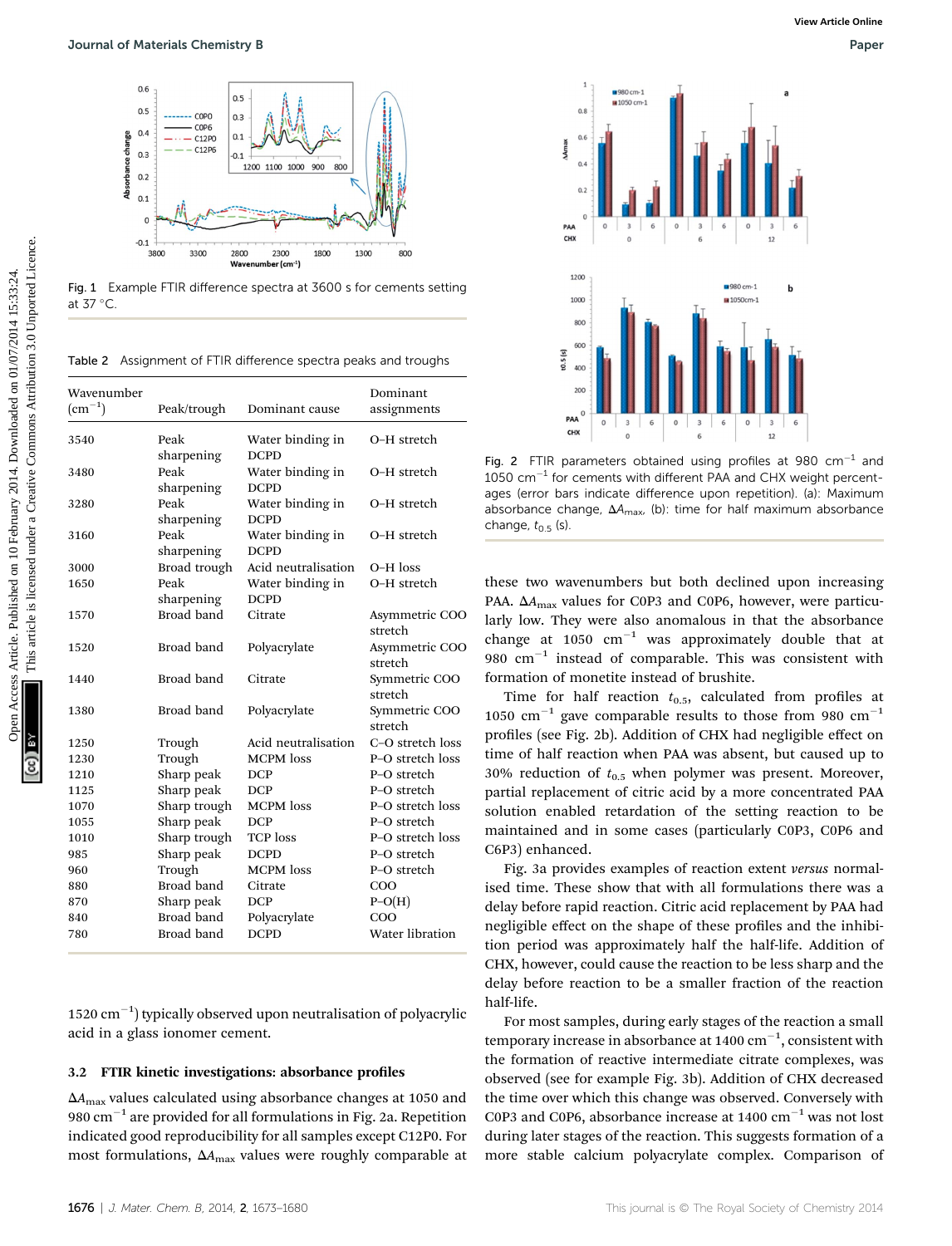

Fig. 3 (a) Reaction extent  $\zeta$  at 1050 cm<sup>-1</sup> and (b) absorbance change  $\Delta$ A at 1400 cm $^{-1}$ . In both cases  $t_{0.5}$  was calculated from the 1050 cm $^{-1}$ absorbance profile.

Fig. 3a and b indicates polyacrylate complex forms at the same time as monetite precipitation. Conversely the reactive intermediate citrate complexes form before brushite precipitation.

#### 3.3 Raman spectroscopy

Average Raman spectra. Average Raman spectra of selected formulations are illustrated in Fig. 4 and peak assignments listed in Table 3. Average spectra of most formulations gave a strong distinctive brushite peak at 987  $\text{cm}^{-1}$ . In contrast, with C0P3 and C0P6 this peak was much broadened and more comparable with a monetite Raman spectrum. Furthermore, in C0P6 there were organic polymer peaks around  $1400-1500$  cm<sup>-1</sup> consistent with calcium polyacrylate. In CHX containing formulations, any polymer peaks were masked in average spectra by the various sharp, strong and overlapping peaks of the drug.



Fig. 4 Average Raman spectra of set cements.

Table 3 Assignment of Raman spectra peaks

| Wavenumber $\rm (cm^{-1})$ | Component   | Peak type            |  |  |
|----------------------------|-------------|----------------------|--|--|
| 890                        | <b>DCPD</b> | Sharp weak singlet   |  |  |
| 900                        | <b>DCP</b>  | Broad weak peak      |  |  |
| 906                        | <b>MCPM</b> | Sharp strong doublet |  |  |
| 955                        | <b>TCP</b>  | Sharp strong doublet |  |  |
| 990                        | <b>DCPD</b> | Sharp strong singlet |  |  |
| 990                        | <b>DCP</b>  | Broad weak peak      |  |  |
| 1095                       | CHX solid   | Sharp strong singlet |  |  |
| 1180                       | CHX solid   | Sharp strong singlet |  |  |
| 1250                       | CHX solid   | Sharp strong singlet |  |  |
| 1290                       | CHX solid   | Sharp strong doublet |  |  |
| 1600                       | CHX solid   | Sharp strong singlet |  |  |

Raman mapping. Raman mapping analysis of set cements indicated >90% conversion of MCPM and TCP in all formulations except C6P0 and C12P0 which had 10 and 25% TCP remaining respectively. C0P0, C6P0, C12P0 and C12P3 contained brushite but no monetite. Conversely, C0P3 and C0P6 contained monetite but no brushite. The ratio of brushite : monetite decreased in the order C6P3 (3 : 3) < C12P6 (2 : 3) < C6P6 (1 : 3). In other words, polymer encourages monetite but CHX brushite formation.

### 3.4 Flexural properties of cements

Probability of fracture was plotted versus biaxial strength (Fig. 5) and associated Weibull parameters calculated (Table 4) for selected formulations. The high  $R^2$  values indicated good agreement



Fig. 5 Probability of fracture versus biaxial flexural strength of selected cements. Line indicates  $\sigma_{\theta}$ 

|  |  |  |  | Table 4 Weibull scale $\sigma_{\theta}$ and shape m parameters obtained upon |  |
|--|--|--|--|------------------------------------------------------------------------------|--|
|  |  |  |  | fitting eqn (6) to biaxial flexural strength and modulus data                |  |

|                         | Weibull<br>parameters | C <sub>0</sub> P <sub>0</sub> | C <sub>0</sub> P <sub>6</sub> | C <sub>12</sub> P <sub>0</sub> | C <sub>12</sub> P <sub>6</sub> |
|-------------------------|-----------------------|-------------------------------|-------------------------------|--------------------------------|--------------------------------|
| Flexural strength (MPa) | $\sigma_{\theta}$     | 4.8                           | 7.3                           | 4.8                            | 8.5                            |
|                         | т                     | 8.8                           | 6.8                           | 3.4                            | 5.5                            |
|                         | $R^2$                 | 0.96                          | 0.93                          | 0.95                           | 0.96                           |
| Flexural modulus (GPa)  | $\sigma_{\theta}$     | 0.45                          | 0.63                          | 0.42                           | 0.49                           |
|                         | т                     | 4.7                           | 3.9                           | 1.9                            | 4.4                            |
|                         | $\,R^2$               | 0.91                          | 0.96                          | 0.84                           | 0.93                           |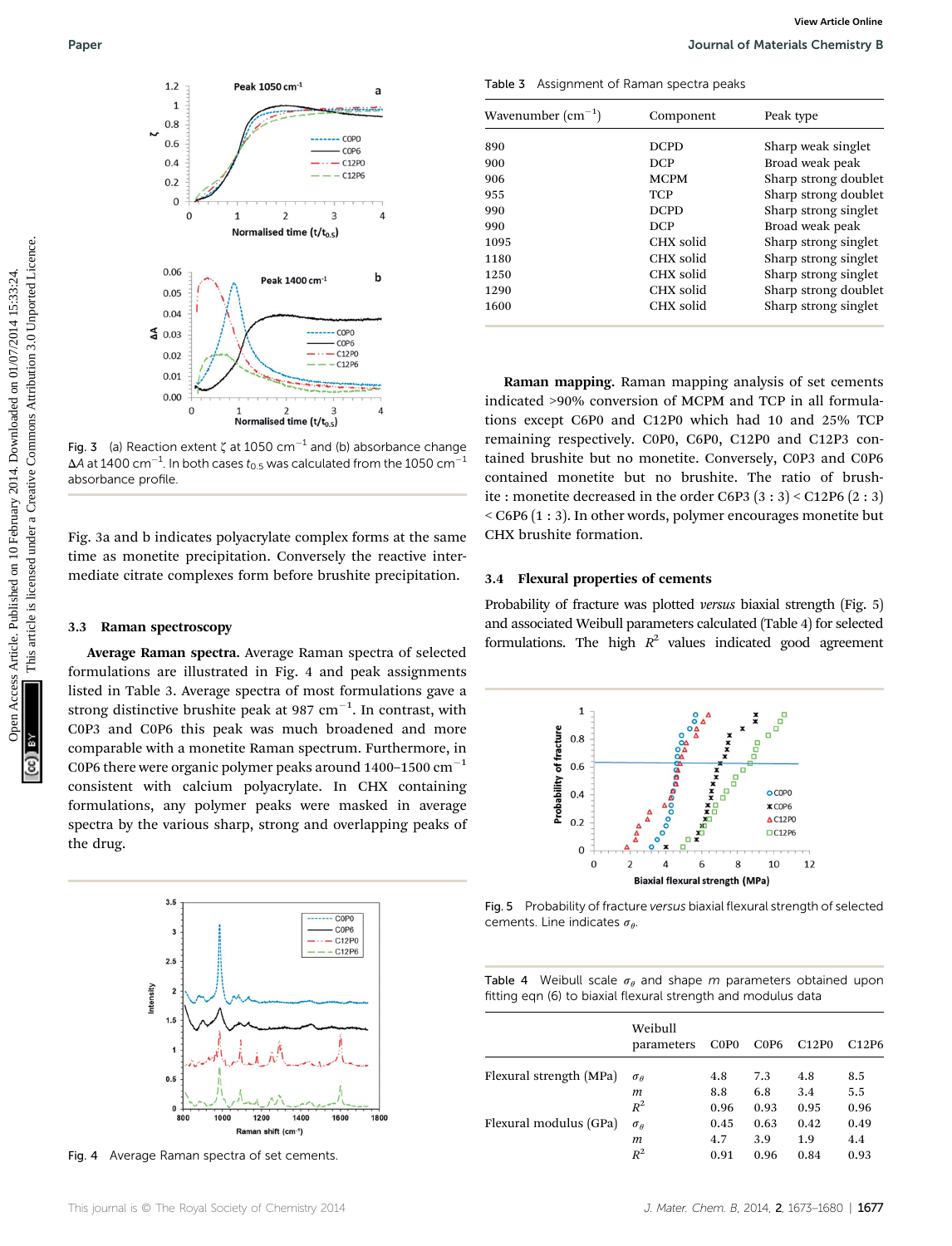

Fig. 6 Cumulative CHX release from cements in water (note: double log scale)

between the theoretical expression and strength data for all materials. The Weibull strength scale parameter,  $\sigma_{\theta}$ , increased significantly  $(p < 0.05)$  upon addition of PAA but was not affected by CHX. Addition of CHX also reduced the shape parameter,  $m$ , indicating a broadened distribution of strengths. The combination of PAA with CHX in C12P6 could partially overcome this problem.

 $R<sup>2</sup>$  values indicated the Weibull expression fitted modulus data of C12P0 less well (see Table 4). As the modulus shape parameter was also particularly low for C12P0 it is likely that these samples were less homogeneous. Addition of PAA alone significantly ( $p < 0.05$ ) increased the modulus but with C12P6 lower modulus and higher shape parameter  $(i.e.$  better homogeneity) were maintained.

### 3.5 CHX release from cements

The CHX release profiles in water are provided in Fig. 6. Release rate from C6P0 and C12P0 without polymer in the first 72 hours was >50% and as expected for a rapid diffusion controlled process. By 672 hours (28 days) all the CHX had been released. Formulations with PAA have some release at short times but much of the drug remains trapped consistent with strong interaction between CHX and PAA. C12P6 releases more CHX than other formulations with both PAA and drug. Neither this formulation nor C6P3 exhibited significant release after 72 hours. For the other formulations (C6P6 and C6P3) continuing release was detectable over 672 hours (28 days) but this was continually slowing. Note – both axes in Fig. 6 were plotted in logarithmic scale to illustrate full range of data for a prolonged period of time.

### 4. Discussion

This study has quantified the effects of partial substitution of 0.8 M citric acid by 6 M PAA and varying CHX levels on setting rates, final composition, mechanical properties, and release kinetics of CHX from a dicalcium phosphate forming bone cement. Equimolar MCPM : TCP was used as required by eqn (1) for complete reaction. The powder to liquid ratio was close to the highest level possible whilst achieving a fluid paste to maximize strength. The level of citric acid was based upon the

amount previous studies have shown are required to ensure sufficient delay for clinical placement before set and optimal mechanical properties.<sup>2</sup> 6 M PAA was close to the aqueous solubility limit of this acid but was sufficient to have comparable effect on setting to 0.8 M citric acid. The molecular weight of this PAA was kept low as preliminary studies showed higher molecular weight polymers were less water soluble and unable to act as effective setting retardants.

#### 4.1 Setting kinetics and final chemistry

Setting rates of the control brushite cements (C0P0) in this study were comparable with those observed previously.<sup>5</sup> In the controls, citric acid acted as a retardant by chelating with calcium. This interaction provided a period of restricted reaction upon initial mixing and is required for ease of clinical placement. FTIR has previously demonstrated early formation of citric acid/dicalcium phosphate complexes in brushite cements.<sup>2</sup> These species, however, are reactive intermediates and difficult to detect unless the citric acid concentration is high. High CHX concentrations in both previous work<sup>5</sup> and this new study reduced the inhibition periods possibly due to its interacting with the citric acid retardants. This new study has also demonstrated CHX can detrimentally broaden the setting time. Raman mapping also confirmed CHX could prevent full conversion of TCP presumably by reducing acidity. Open Access Article. Published on 10 February 2014. Downloaded on 01/07/2014 15:33:24. This article is licensed under a [Creative Commons Attribution 3.0 Unported Licence.](http://creativecommons.org/licenses/by/3.0/) **[View Article Online](http://dx.doi.org/10.1039/c3tb21533d)**

The above studies demonstrate that citric acid (0.8 M) has to be replaced by polyacrylic acid of much higher concentration (6 M) to provide comparable working times particularly with higher levels of CHX also present. Higher PAA concentration may be required due to slower diffusion of the larger polymeric molecules. This would additionally explain why PAA of greater molecular weight could not retard the setting reaction (data not shown). The simultaneous formation of monetite and calcium polyacrylate peaks in FTIR studies of C0P3 and C0P6 suggests these products may form a stable complex together. The greater complex stability compared within C0P0 may be a consequence of the higher levels of PAA compared with citric acid. Additionally, however, the large number of chelating groups per molecule on PAA would inhibit breakdown of the complexes once formed. Interaction between PAA and CHX reduced the formation of these stable complexes enabling brushite to form instead of monetite.

In the cements  $CxPy$  the ratio of  $MCPM$  : TCP was fixed at 1 : 1. Eqn (1) indicates 1 mole of MCPM and TCP will give 4 moles of brushite but this will require 7 moles of water. Relative to MCPM, average moles of citric acid were 0.16, 0.12 or 0.08, PAA 0, 0.3 or 0.6 and water 10, 9 or 8 for  $y = 0$ , 3 or 6 respectively. Trivalent citric acid at its highest level (0.16 moles per mole MCPM) would require 0.24 moles of divalent calcium to form citrate. PAA at its highest level (0.6 moles per mole MCPM) requires 0.3 moles of calcium to enable full calcium polyacrylate formation. The maximum levels of calcium required to form citrate or polyacrylate salts would therefore be less than 10% of that in any of the cements (4 moles Ca per mole MCPM). These acids are therefore not at sufficient levels to ultimately inhibit dicalcium phosphate precipitation.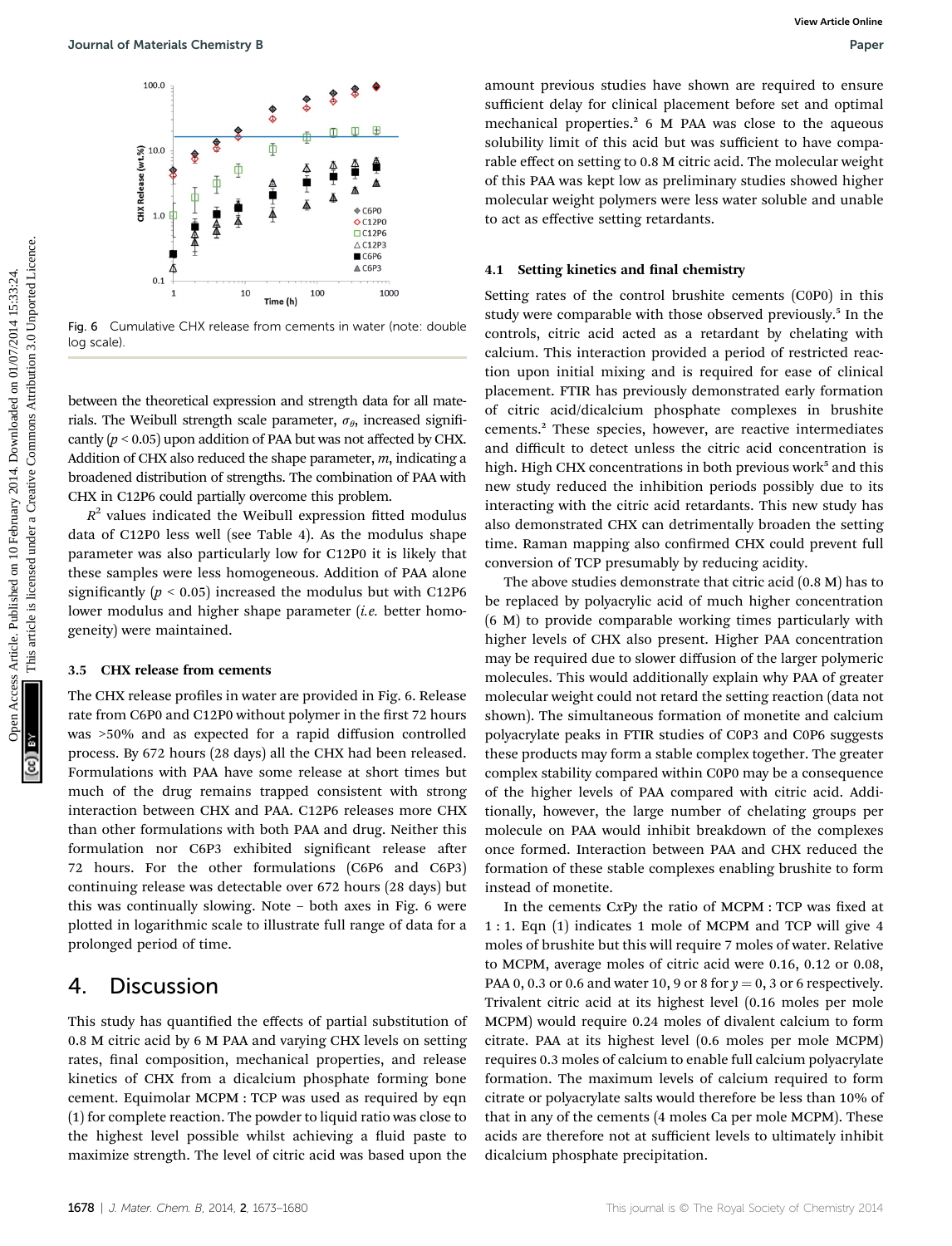In all the cements there is a slight excess of water for brushite formation. For calcium polyacrylate to also form, previous studies on glass ionomer cements have suggested a minimum of 5 moles of water per mole of PAA are required.<sup>15</sup> In C0P6, therefore more than 3 moles of water might be required to enable PAA to be fully neutralised leaving less than 5 moles which is insufficient for full brushite formation. This could explain formation of monetite.

Moles of CHX relative to MCPM were 0, 0.08 and 0.16 for  $x =$ 0, 6 and 12 respectively. Therefore, as CHX is dibasic, in C12P3 the ratio of acidic PAA to basic CHX groups will be 0.30 : 0.32. If these components fully interact without binding water, this would explain why only brushite and no monetite form. This would also explain why in C6P3, where CHX is halved, approximately equal brushite and monetite are formed. In C6P6, with both CHX halved and PAA doubled the level of monetite is 3 times that of brushite. With C12P6 there was slightly more monetite than brushite which might suggest that not all the CHX in this case has interacted with PAA. This could help explain higher percentage CHX release in this formulation compared with the other PAA containing cements. Paper<br>
The chomos three three states are slight occess of vater for the combination of PAA careform contents are compared to the comparison of the state of the state of the state of the state of the state of the state of t

#### 4.2 Strength and modulus

The theory behind the Weibull expression is based on the premise that specimen-to-specimen variability of strength is an intrinsic property of the cement, reflecting its flaw population. A material under load may break from a sharp flaw but not from micro-cracks or large pores. Each flaw type has its own distribution. Poor fitting of a simple Weibull expression can be indicative of fracture resulting from multiple flaw types.<sup>24</sup> As the Weibull equation described fits the strength distributions well in the above cements, it suggests that only one type of flaw is primarily responsible for material failure. The increase in strength with PAA addition (C0P6) may be a consequence of polymer/monetite complex formation. Usually formation of monetite is associated with a decrease in strength due to greater porosity and less binding of water in the cement structure.<sup>8</sup> In this study, however, the polymer is occupying the pores and binding the water. In C12P6 the polymer may again be filling holes but greater brushite formation instead of entirely monetite could further be enhancing the strength.

The broadened strength distribution upon adding CHX without PAA suggests that the size distribution of flaws was widened. This could be a consequence of reduced TCP conversion and poorer mixing/larger more loosely connected crystals due to faster setting.<sup>25</sup> Furthermore, fast CHX release could have increased the number of flaws. Moreover, the inability of the Weibull equation to fit modulus data provides further evidence for poor material homogeneity in C12P0.

The highest compressive strength reported for brushite cements has been 53 MPa.<sup>26</sup> Tensile strengths however are an order of magnitude lower and further reduced upon cement placement in water.<sup>25</sup> Flexural strengths are generally more comparable with tensile than compressive strengths. The flexural strengths obtained in this study, particularly with high PAA, are therefore greater than expected from previous work.

The combination of PAA and CHX also beneficially reduces modulus whilst enabling strength maintenance which will increase resilience (area under stress–strain curve).

To enable CE marking of new materials, expensive in vitro and in vivo studies demonstrating benefit are required. Alternatively, sufficient evidence of previous application of similar materials/ material components in man is required. TCP/MCPM cements have been commercialised by various companies (e.g. ChronOs inject®, PD VitalOs®) for bone filling due to their injectability, biocompatibility degradability and transformation into brushite and then hydroxyapatite in vivo.<sup>25,31,32</sup> Additionally, although PAA has been commercially applied more in dental applications it has also been employed previously in bone repair.<sup>33</sup>

A further potential application for the new materials is bone fracture stabilisation. A recent in vivo study showed, however, that the basic brushite cement described in this paper, may be too rigid for this application. Production of more flexible cement, by total replacement of the aqueous phase of the brushite cement with a polymer, solved this issue.<sup>32</sup> Furthermore, the study suggested that formation of polyacidic groups (as in polyacrylic acid) could enable "self-repair" of the cement-bone interface as the bone remodels.<sup>32</sup>

#### 4.3 Drug release

Raman and UV spectroscopy respectively, confirmed that CHX was entrapped within and subsequently released from the brushite cements without change in chemical structure. CHX is known to be effective under acidic conditions in the mouth. The presence of citric or polyacrylic acid was therefore not expected to detrimentally affect the action of this antibacterial. A further advantage of this drug is its ability to bind to oral tissues enabling more prolonged benefit.<sup>14</sup>

CHX release from formulations without PAA (C6P0 and C12P0) was rapid and comparable with previous studies.<sup>27</sup> Linear release versus square root of time and none dependence upon concentration is as expected upon diffusion controlled drug release from a porous cement. Conversely, CHX release from formulations C6P3, C6P6 and C12P3 was severely inhibited and possibly, for some applications, too much to provide early antibacterial action. With C12P6, however, the moderate early CHX release could be more beneficial. Competition between CHX and brushite for complexation with PAA would explain the complex dependence of CHX release upon both cement composition and time. The release of CHX from C12P6 at later times is limited. It should be noted, however, that brushite cements degrade more rapidly in vivo than in vitro due to the action of cells and enzymes.<sup>28</sup>–<sup>30</sup> Later time release of CHX is likely therefore to be faster *in vivo* as the surrounding brushite matrix is lost.

Further potential applications of the new cements are for treatment of perioimplantitis and periodontal disease. In both, bacteria cause recession of the jaw bone. Perioimplantitis is a growing problem that is difficult to treat and results in loosing of tooth implants. The new antibacterial brushite cements could be injected around the implant, treat the disease and provide ions to help the jaw repair. One commercial product for periodontal disease is PerioChip®. This contains 37 vol% CHX in a degradable polymer film. One problem, however, is